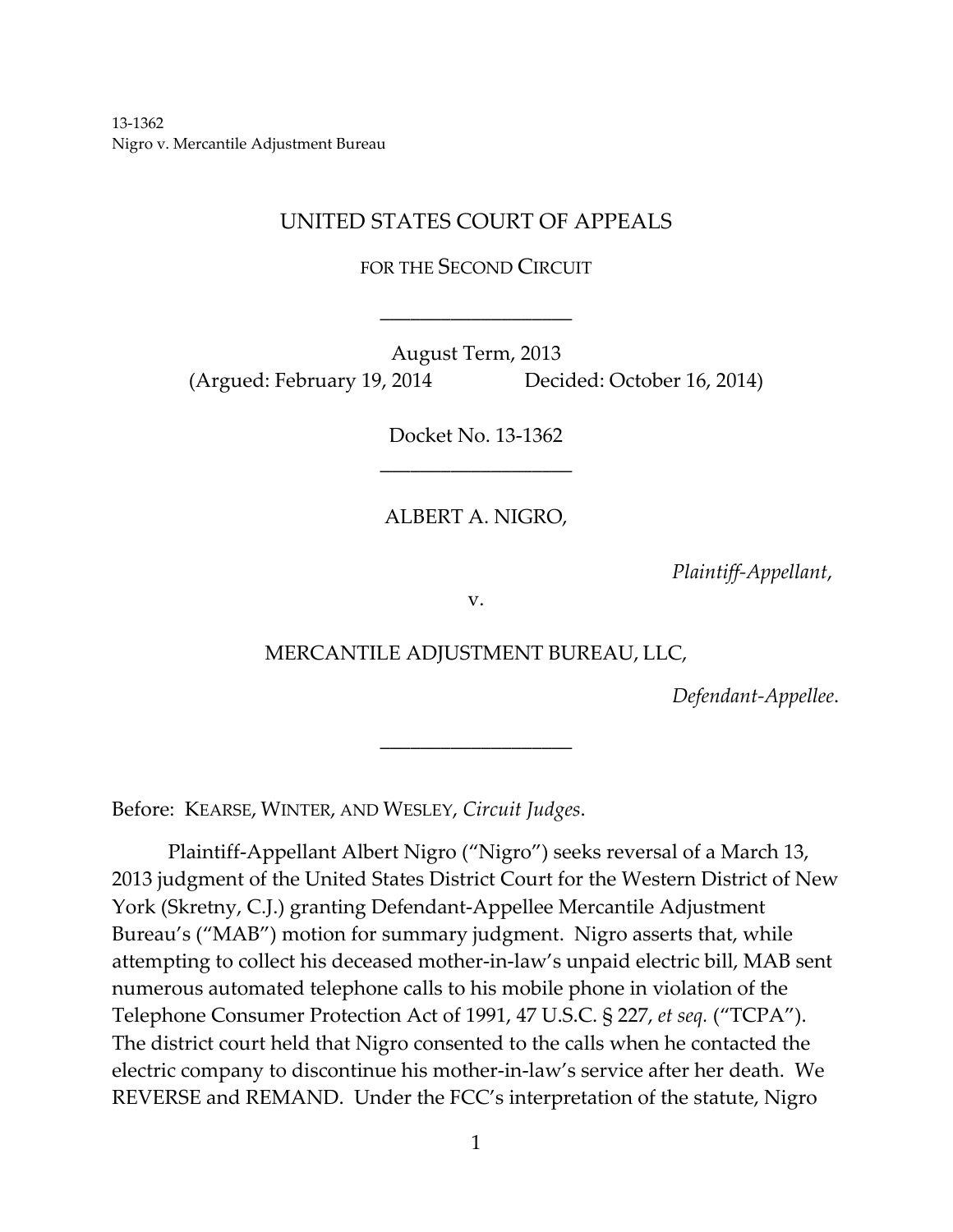did not consent because his number was not "provided during the transaction that resulted in the debt owed." *In the Matter of Rules and Regulations Implementing the Telephone Consumer Protection Act of 1991*, *Request of ACA International for Clarification and Declaratory Ruling*, 23 FCC Rcd. 559 ¶ 10 (2008).

REVERSED AND REMANDED.

KENNETH R. HILLER, Amherst, NY, *for Plaintiff‐Appellant*.

\_\_\_\_\_\_\_\_\_\_\_\_\_\_\_\_\_\_\_

BRYAN C. SHARTLE (David Israel, Justin H. Holmes, Michael Del Valle, *on the brief*), Sessions, Fishman, Nathan & Israel, Amherst, NY, *for Defendant‐Appellee*.

Jonathan B. Sallet, General Counsel, Federal Communications Commission, Washington, DC, *for Amicus Curiae Federal Communications Commission*.

\_\_\_\_\_\_\_\_\_\_\_\_\_\_\_\_\_\_\_

PER CURIAM:

Plaintiff‐Appellant Albert Nigro ("Nigro") seeks reversal of a March 13, 2013 judgment of the United States District Court for the Western District of New York (Skretny, C.J.) granting Defendant‐Appellee Mercantile Adjustment Bureau's ("MAB") motion for summary judgment. Nigro asserts that, while attempting to collect his deceased mother‐in‐law's unpaid electric bill, MAB sent numerous automated telephone calls to his mobile phone in violation of the Telephone Consumer Protection Act, 47 U.S.C. § 227 of 1991, *et seq*. ("TCPA"). The district court held that Nigro consented to the calls when he contacted the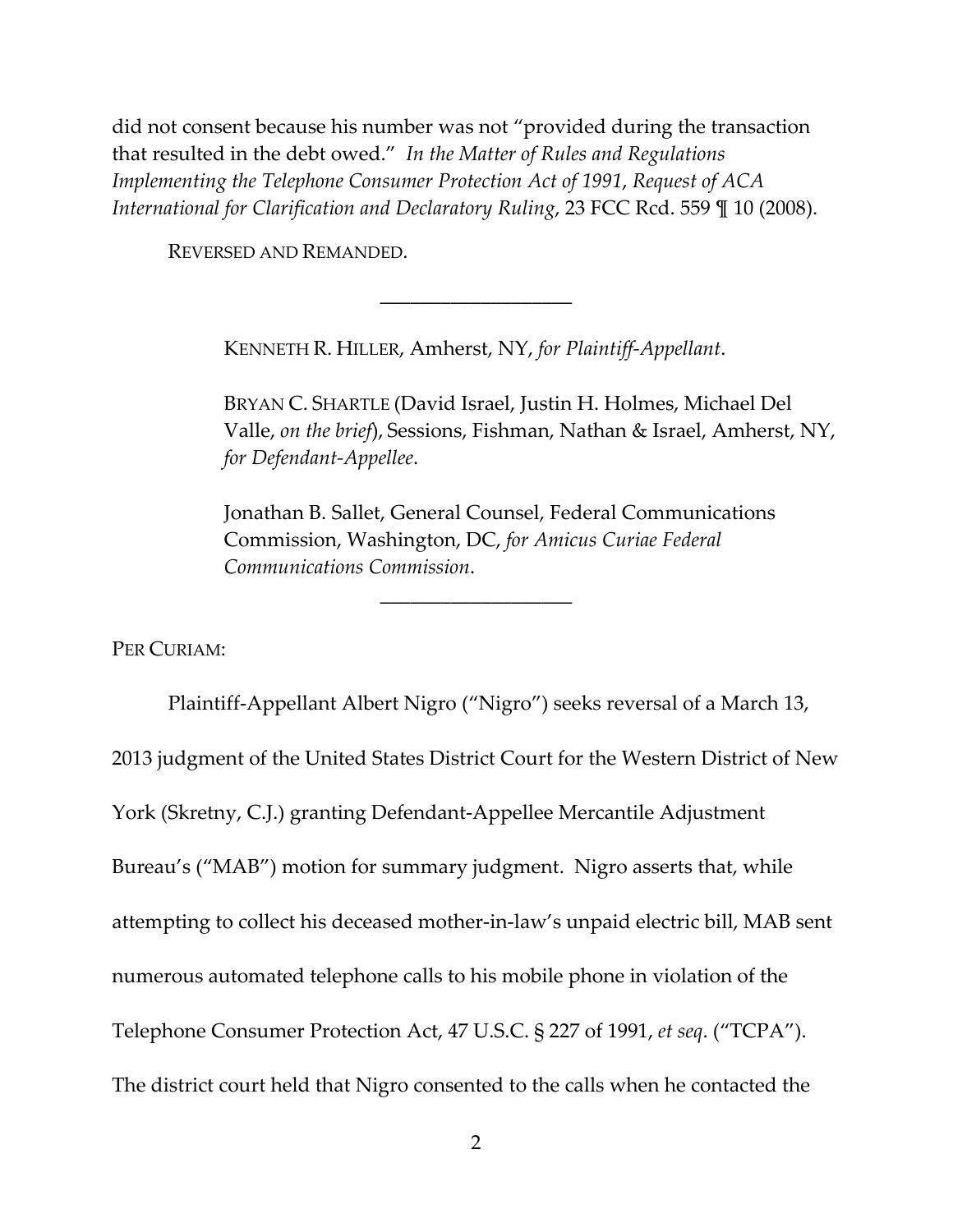electric company to discontinue service after her death. We REVERSE and REMAND. Under the FCC's interpretation of the statute, Nigro did not consent because his number was not "provided during the transaction that resulted in the debt owed." *In the Matter of Rules and Regulations Implementing the Telephone Consumer Protection Act of 1991*, *Request of ACA International for Clarification and Declaratory Ruling*, 23 FCC Rcd. 559 ¶ 10 (2008).

#### **BACKGROUND**

In September 2008, Joan Thomas, Nigro's mother‐in‐law, died. After her death, Nigro called National Grid, Thomas's power company, to discontinue service at her apartment. During the call, National Grid asked Nigro to provide his phone number; he complied by providing the number to his mobile phone. The company told Nigro that a phone number was necessary to disconnect service. At the time of the shut off, however, unbeknownst to Nigro, there was a balance of \$68 on Thomas's account. When the amount went unpaid, National Grid hired Defendant Mercantile Adjustment Bureau to collect the debt. Nigro never received any bill for Thomas's account. His only communications from MAB consisted of seventy‐two automated telephone calls over the course of nine months between April 2010 and January 2011.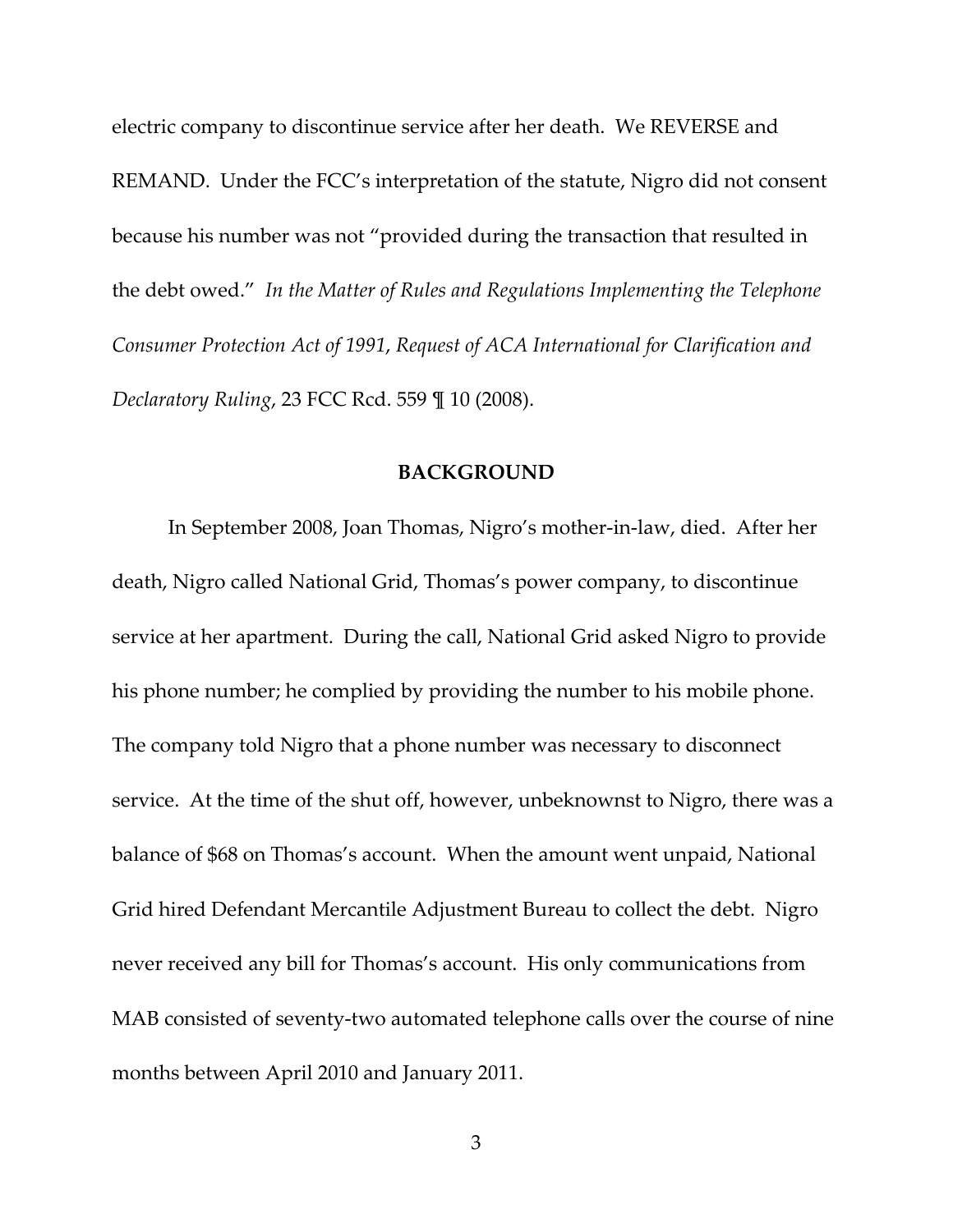In December 2010, Nigro filed the instant action, asserting, among other things, claims under the TCPA, which creates a private cause of action against the senders of certain categories of automated telephone calls. In March 2013, the district court granted summary judgment to MAB on all of Nigro's claims. With respect to Nigro's TCPA claims, the court held that MAB was not liable because Nigro consented to the calls when he provided his number to National Grid. Nigro timely appealed, but pursues only his TCPA claims.

#### **DISCUSSION**

The TCPA makes it "unlawful for any person . . . to make any call . . . using any automatic telephone dialing system or an artificial or prerecorded voice . . . to any telephone number assigned to a . . . cellular telephone service." 47 U.S.C.  $\S 227(b)(1)(A)(iii)$ . There are two exceptions to this categorical bar. The statute permits calls (i) "made for emergency purposes" or (ii) "made with the prior express consent of the called party." *Id*. Because there is no dispute as to the circumstances of Nigro's call to National Grid or as to what was said during that call, the narrow question before us is whether MAB's calls were made with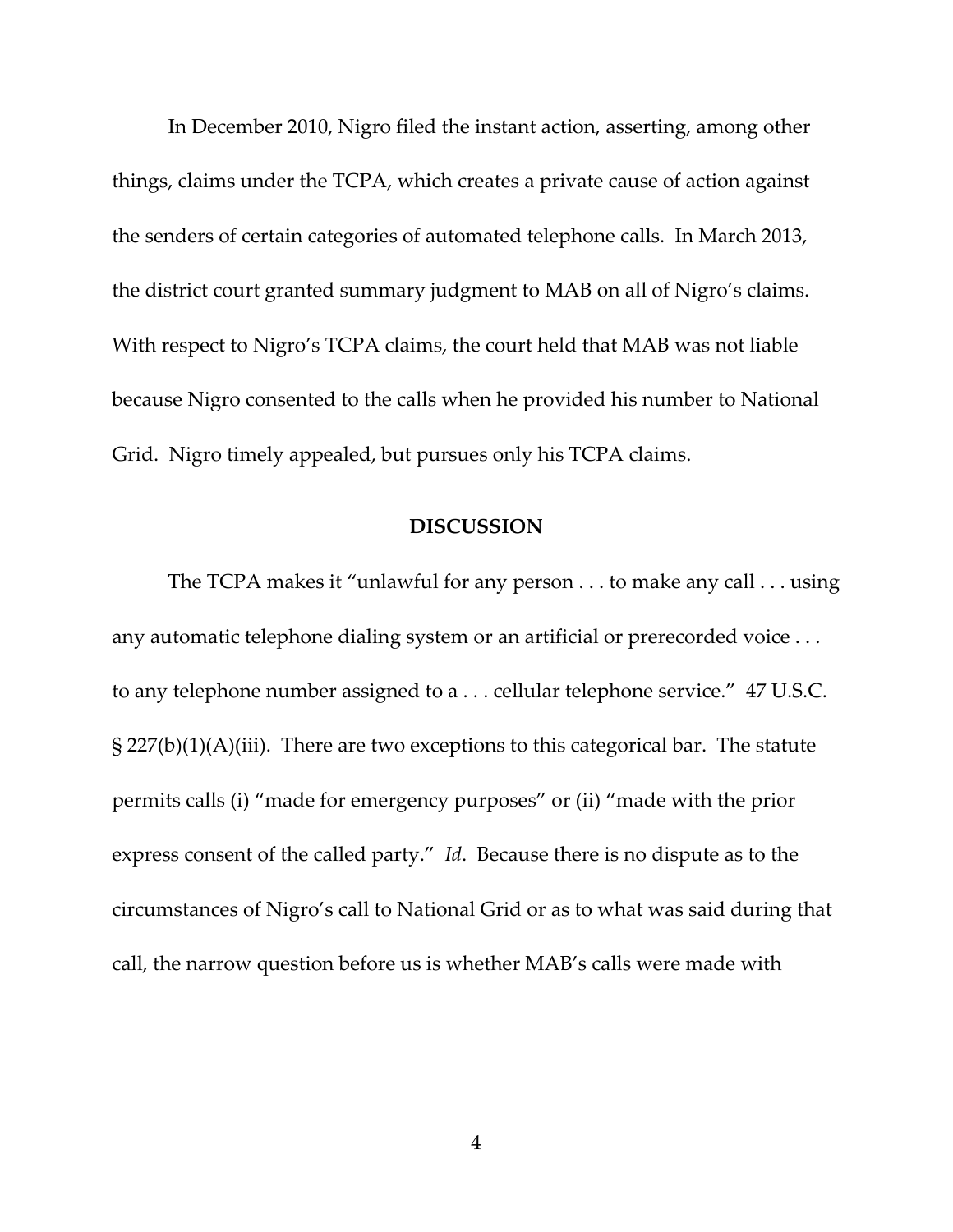Nigro's "prior express consent" within the meaning of the statute. *Id*. 1

Recognizing that Congress has delegated rulemaking authority over the TCPA to the Federal Communications Commission ("FCC"), *id*. § 227(b)(2)(C), both parties rely principally on FCC rulings to support their respective positions.2

MAB argues that Nigro voluntarily gave his number to National Grid in connection with Thomas's account and did not expressly limit the purposes for which his number could be used. Thus, MAB concludes, he consented to the automated calls. There is some support for this view in FCC rulings.3 For example, the FCC has ruled that where there is an "established business relationship" – a term the FCC defines broadly as "a prior or existing

<sup>3</sup> In light of the parties' understandable reliance on FCC rulings, following oral argument, we sought the views of the FCC as *amicus curiae*. We often – but do not always – give "*Auer* deference" to agency interpretations of their own regulations in *amicus* briefs. *Union Carbide Corp. & Subsidiaries v. C.I.R.*, 697 F.3d 104, 109 (2d Cir. 2012). In their submissions responding to the FCC's brief, however, neither party asks us to give this deference to the agency. Plaintiff merely asks us to apply the weaker "*Skidmore* deference." *Skidmore v. Swift & Co.*, 323 U.S. 134, 140 (1944). This deference we grant, without deciding whether *Auer* should apply.

<sup>1</sup> We review the district court's grant of summary judgment *de novo*. *Miller v. Wolpoff & Abramson, L.L.P.*, 321 F.3d 292, 300 (2d Cir. 2003).

<sup>&</sup>lt;sup>2</sup> Since neither party actually challenges the FCC's interpretation of the TCPA, we need not decide the extent to which the Administrative Orders Review Act, also known as the "Hobbs Act," limits our jurisdiction to review that interpretation, *see* 28 U.S.C. § 2342(1); 47 U.S.C. § 402(a); *CE Design, Ltd. v. Prism Bus. Media, Inc.,* 606 F.3d 443, 447– 48 (7th Cir. 2010); *United States v. Any & All Radio Station Transmission Equip.*, 207 F.3d 458, 463 (8th Cir. 2000).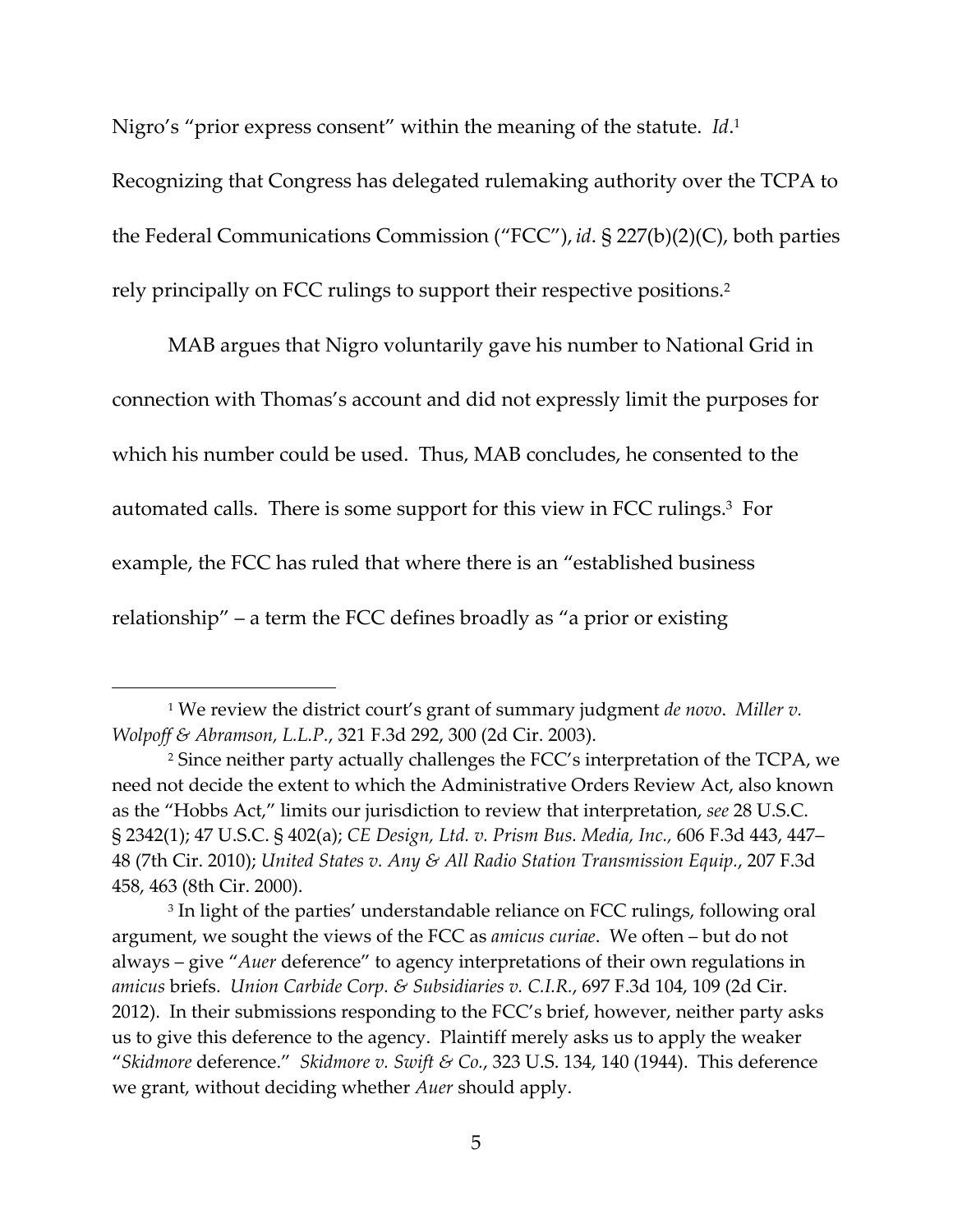relationship formed by voluntary two‐way communication" – a business need not obtain specific consent to make automated telephone calls to a consumer. *In the Matter of Rules and Regulations Implementing the Telephone Consumer Protection Act of 1991*, *Report and Order*, 7 FCC Rcd. 8752 ¶ 34–35 (1992). The "business relationship" is sufficient consent because it supplies an inference of implied consent.

Initially, the FCC provided no special treatment for debt collection calls. The Commission held that these calls were adequately covered by the "established business relationship" rule. *Id*. ¶ 39. More recently, however, the FCC has provided specific limits on automated calls by debt collectors. In response to a request by a debt collectors' trade association for a declaratory ruling, the FCC "emphasize[d] that prior express consent [for automated debt collection calls] is . . . granted only if the wireless number was provided by the consumer to the creditor, and that such number was provided during the transaction that resulted in the debt owed." *In the Matter of Rules and Regulations Implementing the Telephone Consumer Protection Act of 1991*, *Request of ACA International for Clarification and Declaratory Ruling*, 23 FCC Rcd. 559 ¶ 10 (2008).